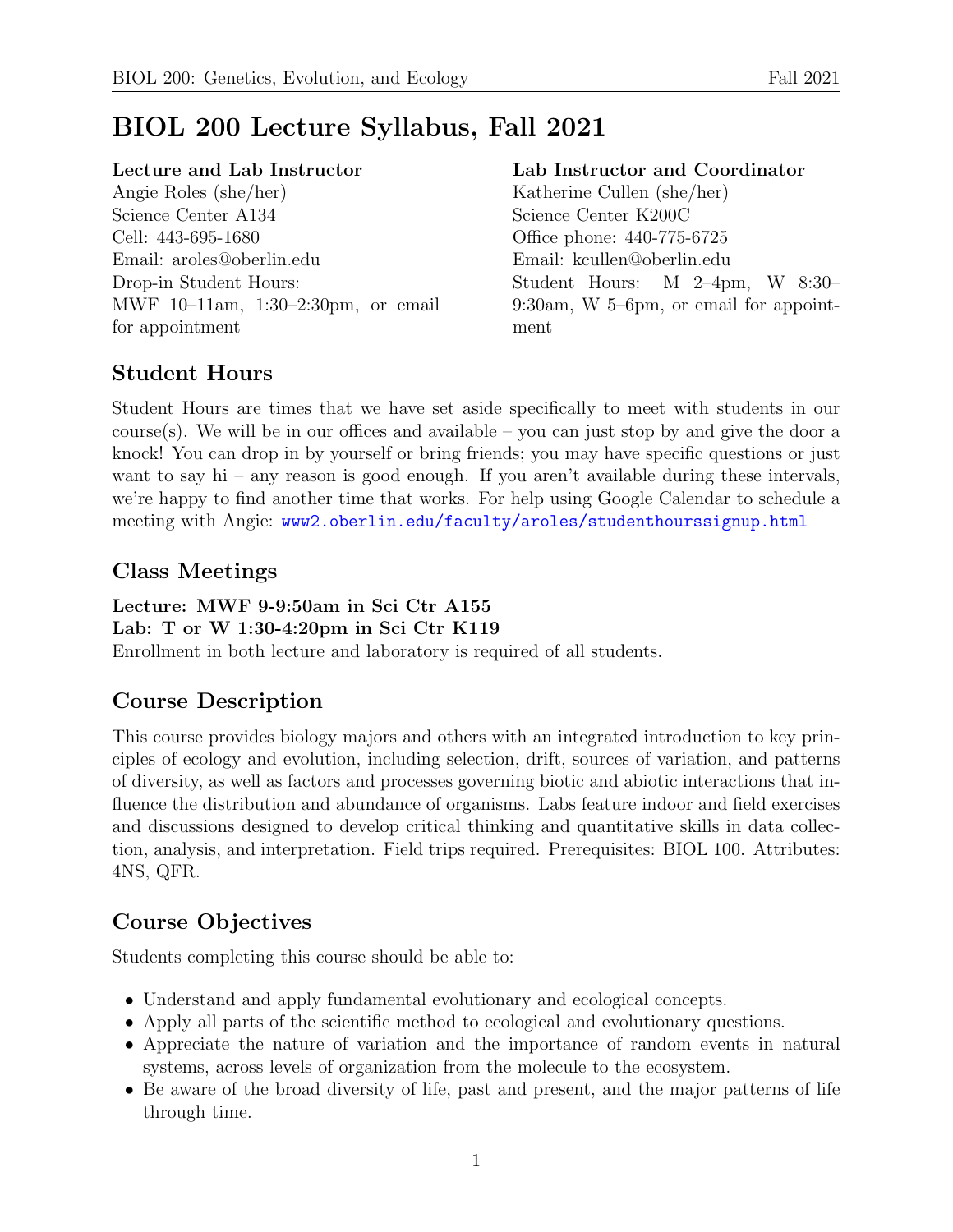- Practice interpreting graphical presentations and statistical analyses of data representing the relationship between two (or more) variables.
- Learn some of the basic techniques of field biology.
- Recognize the relationship of biology to other sciences, disciplines, and society.

### Statement on Accessibility and Inclusion

Central to this course is an understanding and appreciation of diversity across the tree of life. In line with that value, we aim to make this course accessible and inclusive of all students. Each individual brings with them a unique set of experiences which inform their perspective when interacting with others and learning new information. All are welcome in this class and expected to put in the work to learn more than you knew coming in. You have the right to ask for assistance, access, or additional resources to meet your learning needs. If you find yourself unable to fully access the course in any way, you are welcome to contact us to discuss your needs. During the first week of classes, we will discuss community norms to guide us in our interactions.

#### In case of emergency...

Should circumstances arise that prevent you from fulfilling your responsibilities, such as completing exams on time or making it to lab, you should contact the lecture or lab instructor ASAP. If you anticipate issues or conflicts arising in advance, please contact your instructor so that we may make arrangements.

### Course Structure

This course adopts a flipped classroom style for all lecture meetings and uses contract grading for assessment. Each week, video recordings are provided, to be studied outside of class meeting times. During the MWF lecture meetings, we will work on case studies or problem sets relating to that week's material. Weekly lab sessions will focus with greater depth on selected lecture topics and associated skills.

## Reference Material / Textbooks

- There are no required textbooks for this course. You are welcome to use your Biology 100 textbook as a reference; the current Biology 100 text is available on reserve in the Science Library.
- All materials will be shared via [Google Drive](https://drive.google.com/drive/folders/1Bzq3MDSbHC2vU0Kfw21LAVRKSt_865bn?usp=sharing) (lecture) or Bb (lab).
- The open-source text [Biology 2e](https://openstax.org/details/books/biology-2e) is recommended for many topics when you may wish more information or a different presentation than given in the video lectures.

## Honor Code

You are expected to adhere to and sign the Honor Code: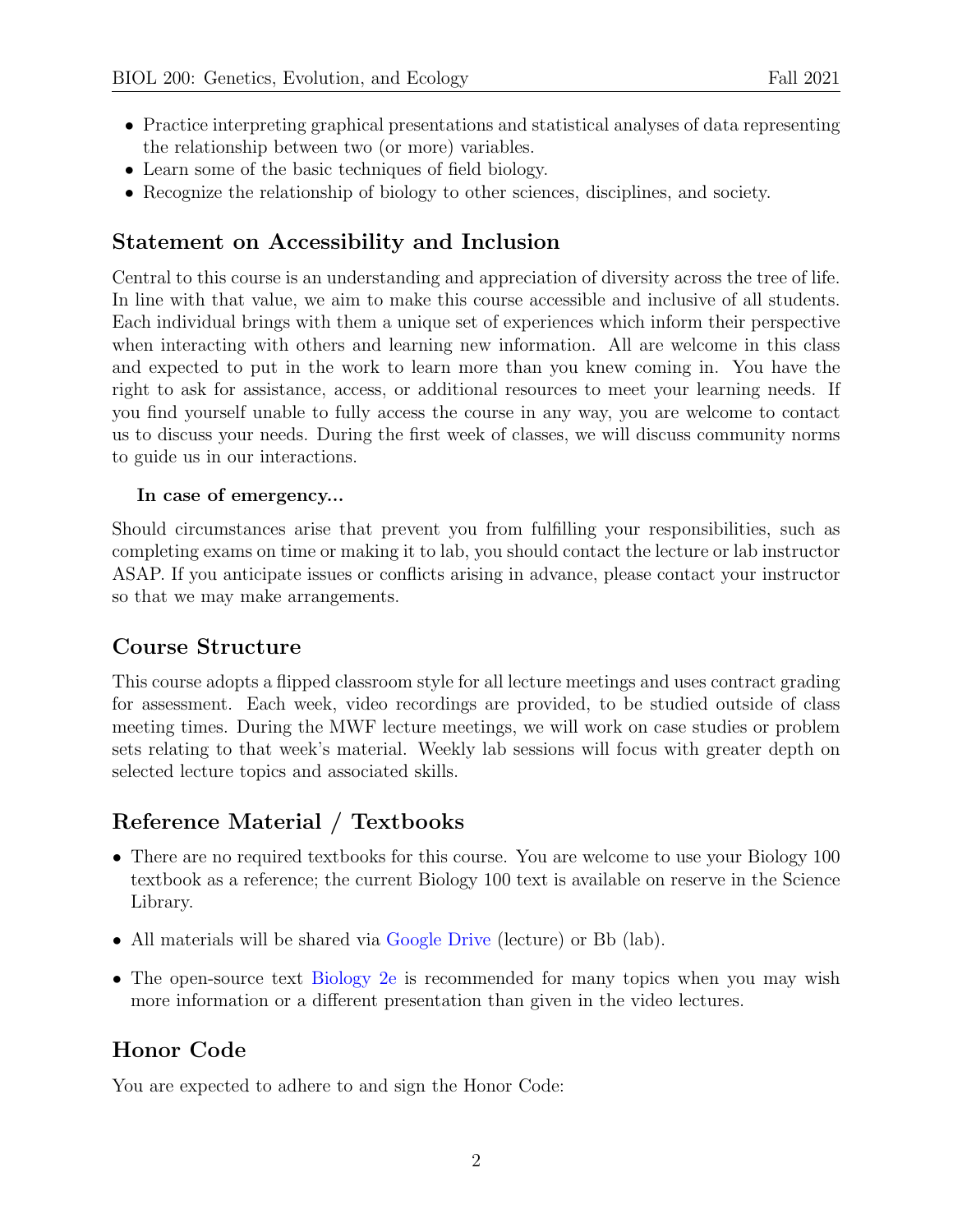- 1. On exams and quizzes, affirming the work is your own, without giving or receiving aid;
- 2. For Organism Reports, affirming the work is that of the group members without external aid given or received;
- 3. On problem sets, affirming that the work is your own and, when appropriate, that you have cited references accurately;
- 4. On lab assignments, affirming that you have worked only with classmates (when permitted) and have used only course material provided for the current academic term.

Your instructors are required to report any suspected violations of the Honor Code to the Honor Committee. Independent of any deliberations of the Honor Committee, in this course suspected violations of the Honor Code may result in amendment of the grade contract to a D or F if appropriate. More information on the Oberlin Honor Code may be found here: <https://www.oberlin.edu/dean-of-students/student-conduct/academic-integrity>.

### Resources Offering Support

- All instructors are available for individual consultation during student hours or by appointment.
- Students who have been approved by the Center for [Student](https://new.oberlin.edu/office/student-academic-services/) Success (Peters Hall 118) for accommodations should speak with the appropriate instructor (Roles for lecture or Cullen for lab) to be sure that your needs are being met in this course. For exam accommodations, please reach out to the instructor in advance so that arrangements can be made.
- Peer Tutors are available through the Academic Advising Resource Center (AARC), <https://www.oberlin.edu/aarc/peer-tutoring> or email [peertutoring@oberlin.edu.](mailto:peertutoring@oberlin.edu) This service is free and you are encouraged to arrange for a tutor as soon as you like.
- The Executive Functioning Program offers peer tutors, freely available through the Center for Student Success. If you struggle with planning and organization skills, you might contact this program! You can find out more at [https://www.oberlin.edu/](https://www.oberlin.edu/center-student-success/efg) [center-student-success/efg](https://www.oberlin.edu/center-student-success/efg), where you can also sign up to meet with a an EF tutor.
- We do not have OWLs or HOOTs for this course but you are encouraged to use the [Quan](https://www.oberlin.edu/clear/tutoring)titative Skills Drop-in [Tutoring](https://www.oberlin.edu/clear/tutoring) Center (Science Center K100). They can assist students with math skills, statistics, computer software like Excel, or programming languages. No appointment is necessary.

### Assessment

In this course, we will use contract grading, a method of assessment in which you write a contract laying out the work you will complete (to a satisfactory level) in order to earn the grade you specify. For details, see the template contract shared at [this link](https://docs.google.com/document/d/1MYg2Ss2zcIKKhD1Aozh3OAEzOLuaj_MWZ-V_RU_N9Xo/edit?usp=sharing) and located in the biol-200share folder. Links to course materials are also available via Angie's webpage: <http://www2.oberlin.edu/faculty/aroles/biol200.html>